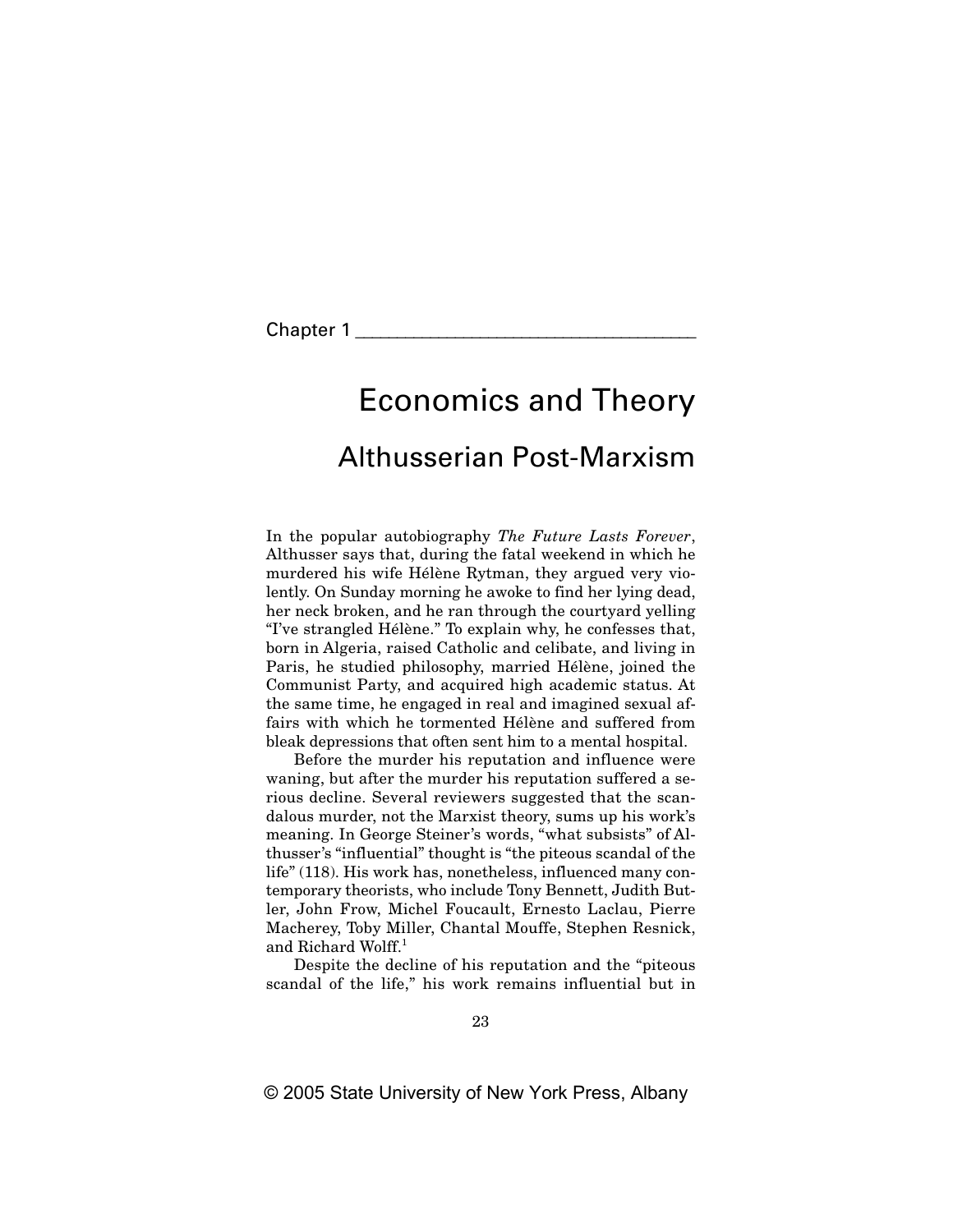different ways. It is well known that in his structuralist phase Althusser defends the scientific character of Marxism and undermines the humanist import of the traditional and the Hegelian schools. The faults of his defense are also well known: as scholars have shown, Althusser's Marxism preserves the traditional belief that the economy determines social life, at least in the last instance, as well as the rationalist faith that the world conforms with the systematic mind (see Montag 72 and Hirst, *Law* 43–46). Less familiar, Althusser's critique of Marxism's foundational ideals has fostered poststructuralist or post-Marxist approaches which expose a discourse's figural or subjective import, including its racial, sexual, class, gendered, or political character.

### The Structuralist Marxism of Louis Althusser

Althusser's structuralist approach first emerges in *For Marx*, which brings together his essays on the young Marx, dialectics, theater, science, and humanism. In the late 1950s and the early 1960s, when he wrote these essays, Marxism-Leninism, the French Communist Party, and the French Left enjoyed an unusual prestige. At the same time, the ongoing revelations of Stalinist dogma and brutality or totalitarian oppression led Marxists to revive the early, humanist works of Karl Marx.

Althusser grants that that Feuerbach's humanism influenced the young Marx, but he argues that Marx repudiated this speculative humanism and adopted a scientific outlook. A critic of established religion, Feuerbach argued that, by attributing society's powers to God, religion alienates human kind from its essential powers or "species-being." Even though a society's art, science, industry, government, or education produced impressive works, the established religion attributed these achievements to God's will, divine providence, or some equally mystical figure, not to humanity's social powers. A critic of Hegel, Feuerbach also argued that what Hegel calls the "cunning of reason" mystifies social forces in a similar way; they simply develop the predeter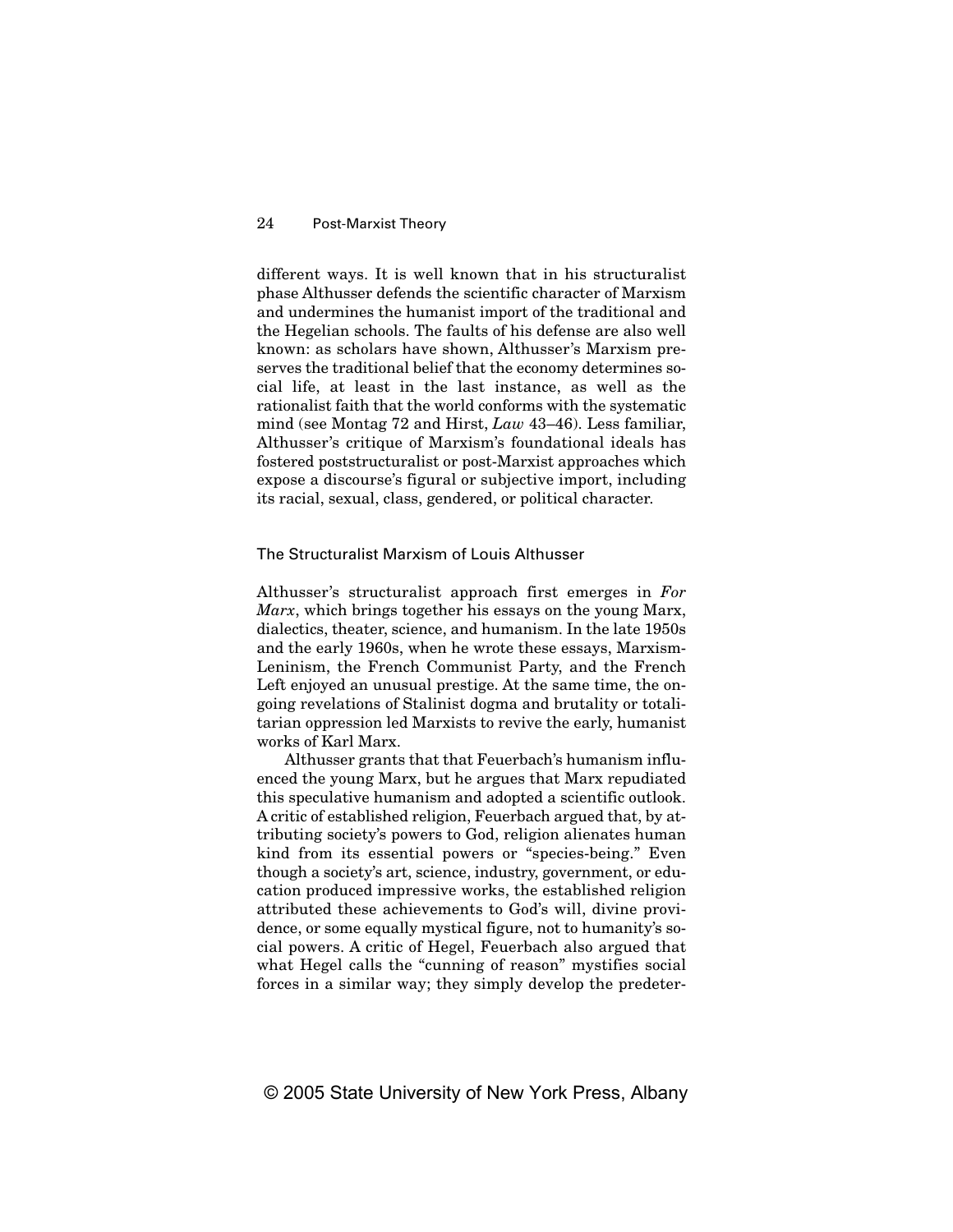mined rationality of the world spirit, not the inherent potentiality of their own powers.

Althusser admits that this secular, humanist critique of religion and Hegel allowed Marx "to think" the contradiction between the state's "essence (reason) and its existence (unreason)" (*Marx* 225). Still, Althusser insists that in *The German Ideology* Marx discovered the faults of Feuerbach's theory: it remains speculative. Like Hegel, Feuerbach does not abstract the theoretical concepts of the mind from the nature of empirical reality; he idly deduces empirical reality from the mind's concepts and, denies, as a result, the authenticating force of what Marx calls "sensuous human activity" (*German* 197). Althusser suggests that, unlike Feuerbach, Marx rejects Hegel's speculative self-consciousness and goes on to develop a purely scientific Marxism; as Althusser says, the "rupture with every *philosophical* anthropology or humanism is no secondary detail; it is Marx's scientific discovery" (*Marx* 227).

To justify this rupture with "all philosophical humanism," Althusser develops a rationalist view of science. He argues that it can grasp reality only if it rigorously develops its concepts and its terms, not if it conforms with practice, fact, or truth. In these formal terms, scientific theory establishes its own criteria of truth; by contrast, what Althusser calls ideology imposes the familiar conformity of theory and practice or ideas and facts. This conformity is not altogether negative. It is well known that Althusser endowed ideology with a positive role: like the Foucauldian notion of discourse, which I discuss in the next chapter, it constructs or "interpellates" a subject. Ideology does not represent falsehood or misrepresentation; ideology explains the subject's role in a society's socioeconomic structure, what Althusser calls the subject's relation to the relations of production. Because theory preserves its own criteria of validity, he claimed, nonetheless, that theory resists this ideological interpellation and effectively grasps the nature of reality.

Since Althusser both defended this theoretical realism and supported the French Communits Party, some critics say that his antihumanist account of Marx's development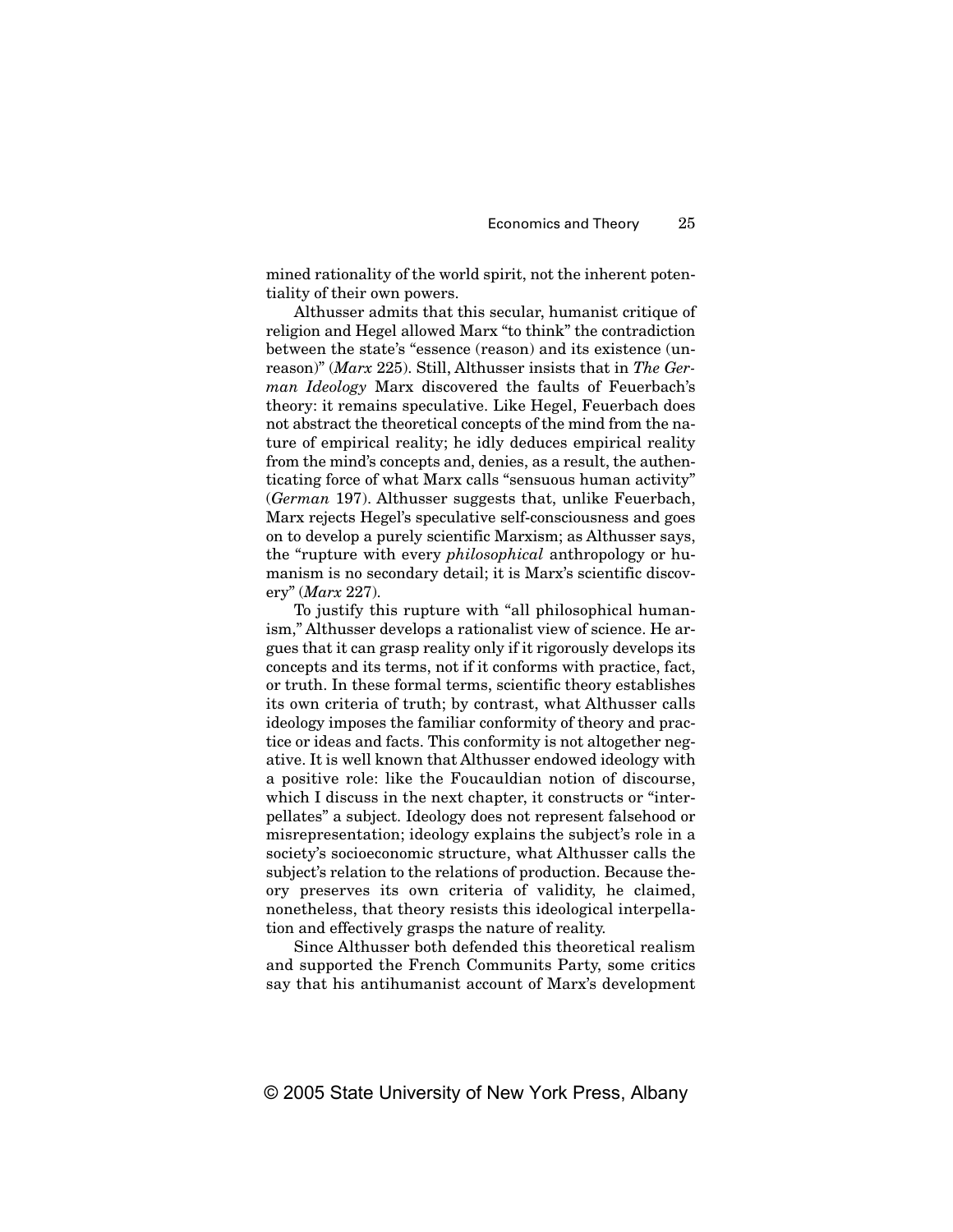defends communist dogma and oppression (See Aronowitz 180–81; Barrett 87–88; Fougeyrollas 20–22; Glucksman, "Marxism" 289; Jay 405, 411; and Marty 134–36). It is true that he remained a party member for his whole life, yet his account consistently opposes Stalinist and totalitarian views of communism. The reason is that in his account the scientific method presupposed by Marx's critique of Hegel divorces the object of experience from the object of knowledge. Scientific theory preserves the relative autonomy of its field and methods, while ideology imposes the traditional "dialectical unity" of principles ("theory") and practice or ideas and facts. Totalitarian theorists, who consider the dialectical unity of scientific truth and political practice a profoundly irrational and dogmatic "groupthink," argue that this unity enables a "disciplined party" to ensure the "revolutionary fulfillment" of its doctrines and the "violent" elimination of all dissent and resistance (see Brzezinski and Friedrich 87, and Krancberg 56). Althusser, by contrast, considers all versions of this unity a humanist myth. For this reason, Carl Freedman says, "no other theoretical approach could so stubbornly resist both official" Stalinism and its humanist "inversions" (Freedman 1990, 322).

Other critics rightly object that Althusser's account of Marx's development fails to identify the specific point at which Marx's new science breaks with Hegelian humanism and that the account betrays the rationalist's unduly optimistic belief that some preordained harmony brings nature and reason together (see Aronowitz 180–81; Glucksman, "Marxism" 289; and Smith, *Althusser* 97). Still other critics accept Althusser's rationalist account of science but fear that his account of ideological interpellation imposes a robotlike, "functionalist" conformity with established discourse (Montag, "Marxism" 72; Hirst, *Law*, 43–46). In an influential formulation, Paul Hirst says that the ideological apparatus can only reproduce the social relations of capitalist society if this apparatus ensures the unity of ruling class ideology. The unity of the ruling class, in turn, preserves the unity of its ideology and of the ideological apparatus. As a consequence, the ideological apparatus reduces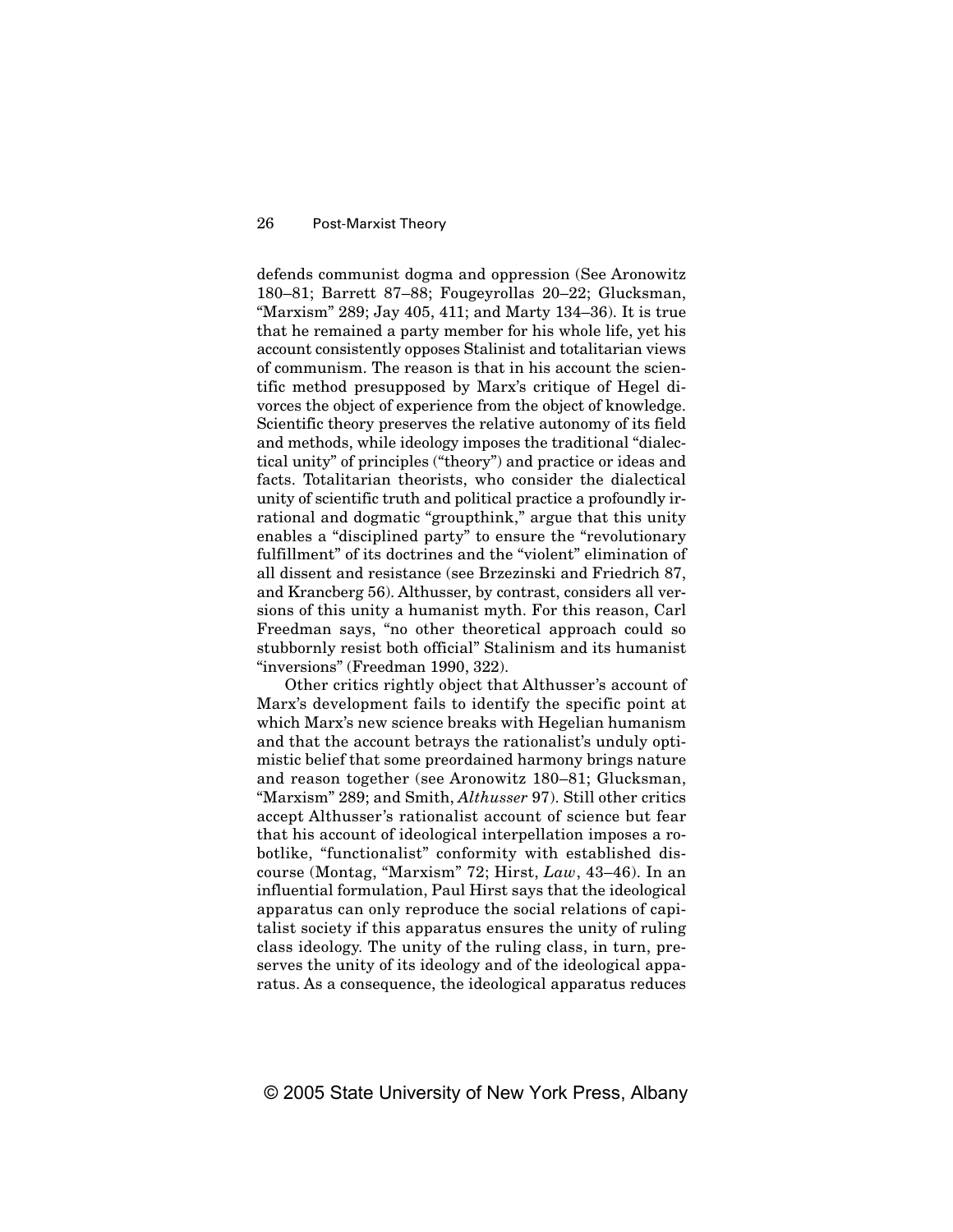intellectuals to structural supports of ruling-class ideology (*Law* 50–51).

An objection to this critique is that, following Gramsci, Althusser divides the power of the state from the state apparatus. State power is what a distinct class exercises, whereas state apparatuses, which include repressive structures (courts, legislatures, prisons, police, army) and ideological structures (political parties, schools, media, churches, families) are what intellectuals run. State power is a political matter bearing on who does or does not rule a country, while ideological state apparatuses are a structural matter reproducing social relations. Hirst admits that Althusser preserves the formal autonomy of the ideological state aparatus, but Hirst still argues that Althusser's persistent "economism" requires the ideological state apparatuses to function as agents ensuring ruling class unity (*Law* 43–44). This argument assumes that, as agents, the state apparatuses realize a unifying intention imposed by the ruling class. However, as I show in the next chapter, Althusser's account of the ideological apparatuses approximates Foucault's anti-intentionalist view, which maintains that the disciplinary technologies governing the body reproduce themselves or their institutions but do not enforce rulingclass ends and aims.

Moreover, in the later *Reading Capital*, where he distinguishes between philosophy and science, he goes on to repudiate the "foundational" rationalism of *For Marx*. Like Foucault, who rejects the humanist grounds of a discourse's truth, he says that he does not seek any such guarantees. He does not give up the idea that theory grasps reality, but he denies that theory reduces practice to a slavish instrument of an autonomous mind. He argues that theory follows its own practices, and practice presupposes its own theory.

To an extent, this criticism of foundational truths simply denies the dogmatic Stalinist belief that philosophical truth ensures political success. To a larger extent, this selfcriticism suggests that epistemological norms do not enable philosophy to establish the scientific status of any or all theories. As Althusser says, Marx rejected "every philosophical

© 2005 State University of New York Press, Albany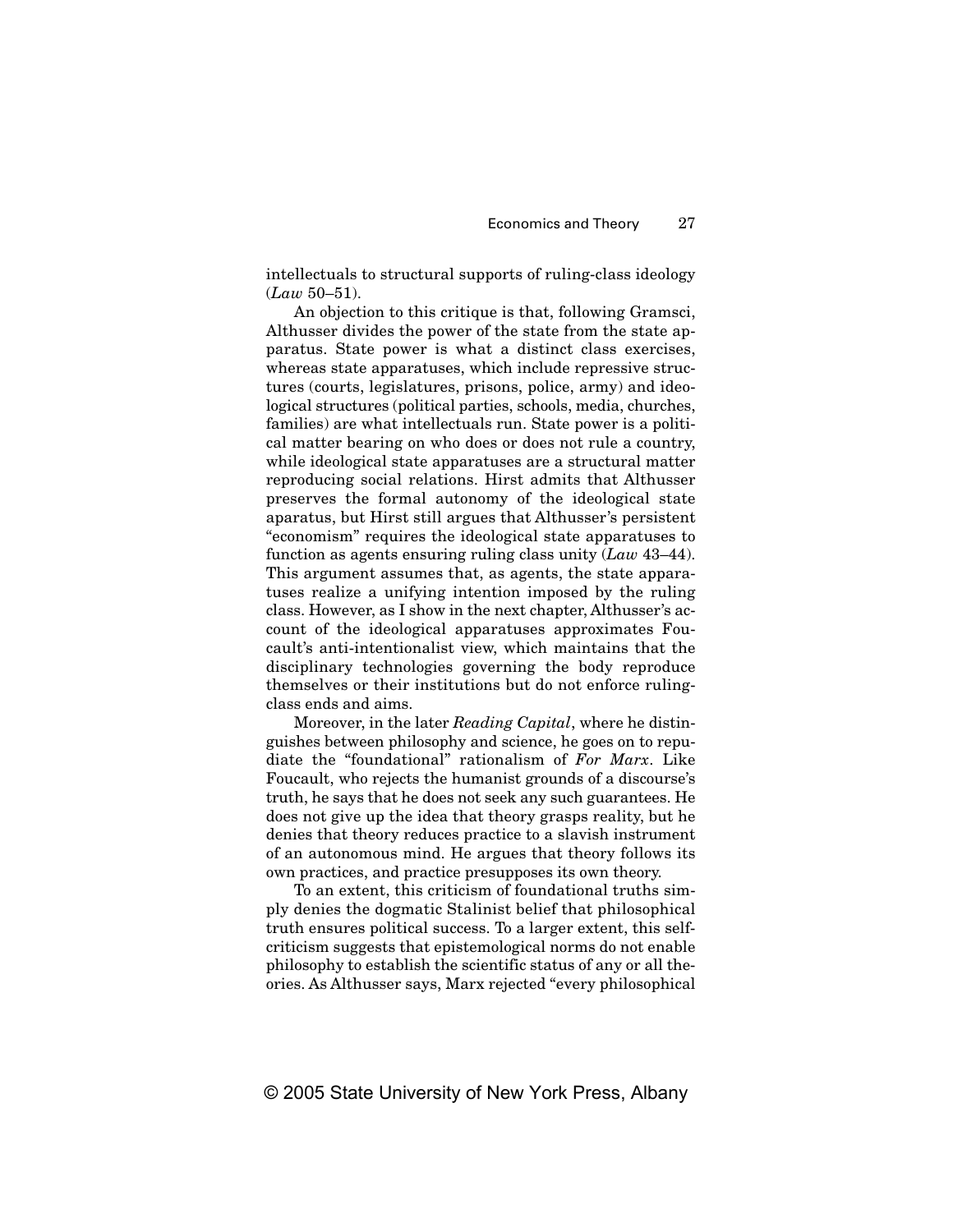ideology of the subject" because it "gave classical bourgeois philosophy the means of *guaranteeing* its ideas, practices, and goals" (Althusser, *Essays* 178). Stephen Resnick and Richard Wolff rightly suggest that this criticism of traditional epistemology parallels Richard Rorty's antifoundational account of them (Resnick and Wolff, *Knowledge* 17–19, 94–95). That is, Rorty rejects the traditional epistemological norms defended by classical philosophy and accepts the diverse discourses engaged in the philosophical "conversation"; Althusser too rejects science's unifying truth on transcendent grounds and acknowledges a discourse's diverse epistemologies. As Resnick and Wolff say, "[T]ruths, then, vary with the theories in and by which they are produced. There is no inter-theoretic standard of truth" ("Althusser's Liberation" 65).

Althusser claims, in addition, that in philosophical realms theory adopts partisan stances representing a subjective or "relativist" commitment to the class struggle. As he explains,

[I]f the philosophy of philosophers is this perpetual war (to which Kant wanted to put an end by introducing the everlasting peace of his own philosophy), then no philosophy can exist within this theoretical relation of force except in so far as it marks itself off from its opponents and lays seige to that part of the positions which they have had to occupy in order to guarantee their power. (*Essays* 166)

Unlike Kant, who believed that reason overcomes the "antinomies" of the mind and imposes peace on warring philosophical schools, Althusser does not reduce philosophical schools to mere antinomies or demand that the schools accept a "rational" consensus opposing relativism or nominalism; rather, he maintains that,

if philosophy is in the last instance class struggle at the level of theory, the politics which constitute philosophy bear on . . . a quite different question: *that of*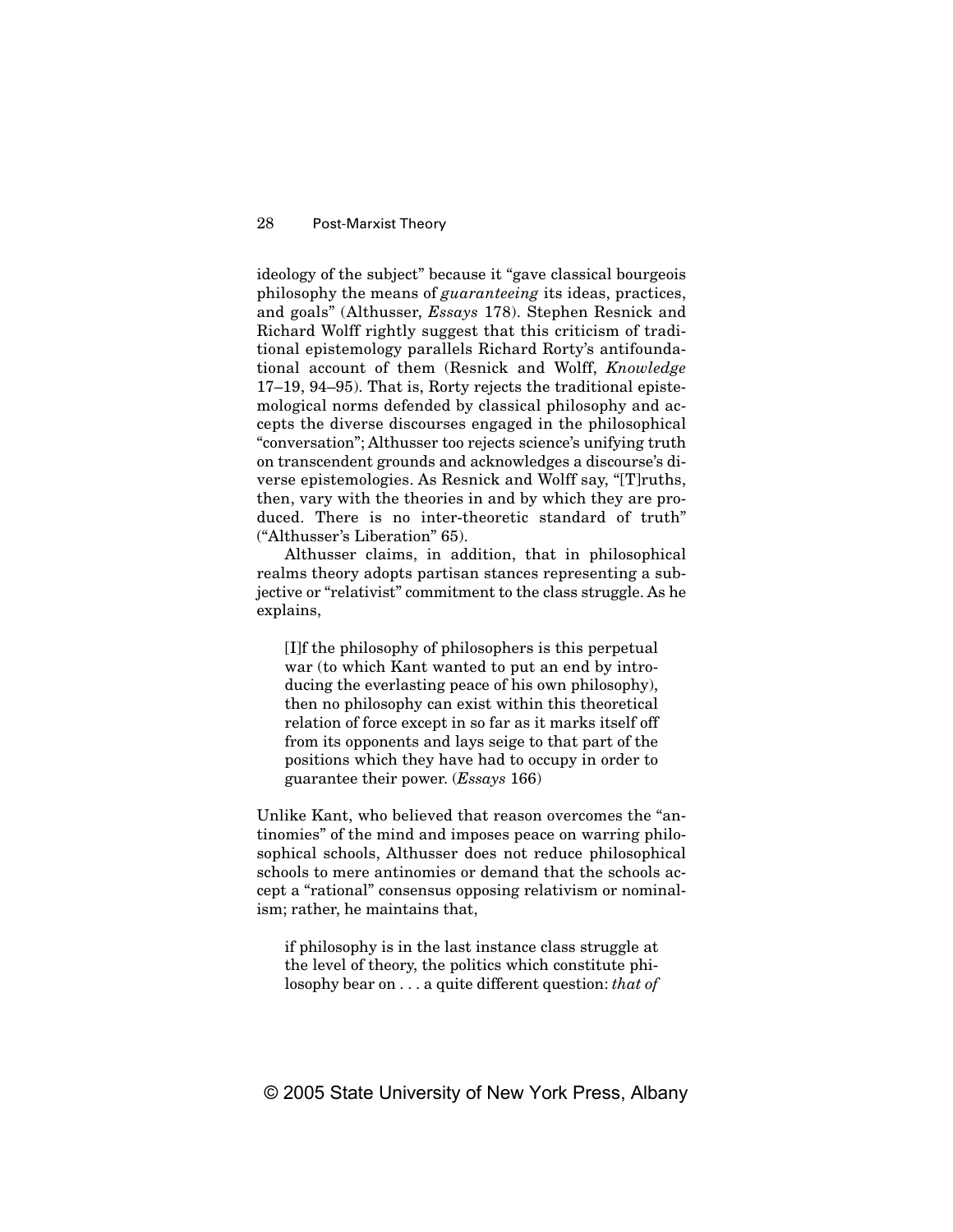## *the ideological hegemony of the ruling class*, whether it is a question of organizing it, strengthening it, defending it, or fighting against it. (*Essays* 167)

Balibar rightly says that Althusser's notion of class struggle in theory does not preserve the realism of the early theory, but the notion also does not justify liberal views or express hostility to Marxism; rather, this notion opens the "relativist" conventions of the social sciences or the humanities to political critique. Consider a difficult case: *The Postmodern Condition*, in which Jean-François Lyotard says that the "grand narratives" in which God, the class struggle, or social progress explain historical change can no longer justify the technocracy (60). Many scholars call this work antithetical to Marxism because it considers modern discourses relativist or incommensurable;<sup>2</sup> however, this work clearly has post-Marxist import. In "La Place de l'alienation dans le retournement Marxiste" ("The Place of Alienation in the Marxist Transformation" ([1969]), an early essay that responds to the 1960s political upheavals, Lyotard grants Althusser's claim that the scientific theory discovered by Karl Marx establishes its formal independence of its sociohistorical context. Lyotard also accepts Althusser's belief that the scientific theory of Marx discovers, undermines, and opposes Hegelian theory. Lyotard argues, however, that Marx rejects Feuerbach's Hegelian negation or destruction of particular spaces or realities because, close to the Frankfurt School, Lyotard considers alienated labor an oppositional force, rather than a vestige of Hegelian humanism, as Althusser claimed.

In other words, Lyotard admits that the capitalist economy and its state bureacracy grant science the formal autonomy defended by Althusser; however, while Althusser examines how the "ideological apparatus of the state" reproduces itself, Lyotard argues that in Marx's account the state and the economy work together to circulate and reproduce capital. He maintains that science does not resist ideology; science fosters and defends the reproduction of capital and the exploitation of workers, teachers, and students. In the former USSR and in the Western world the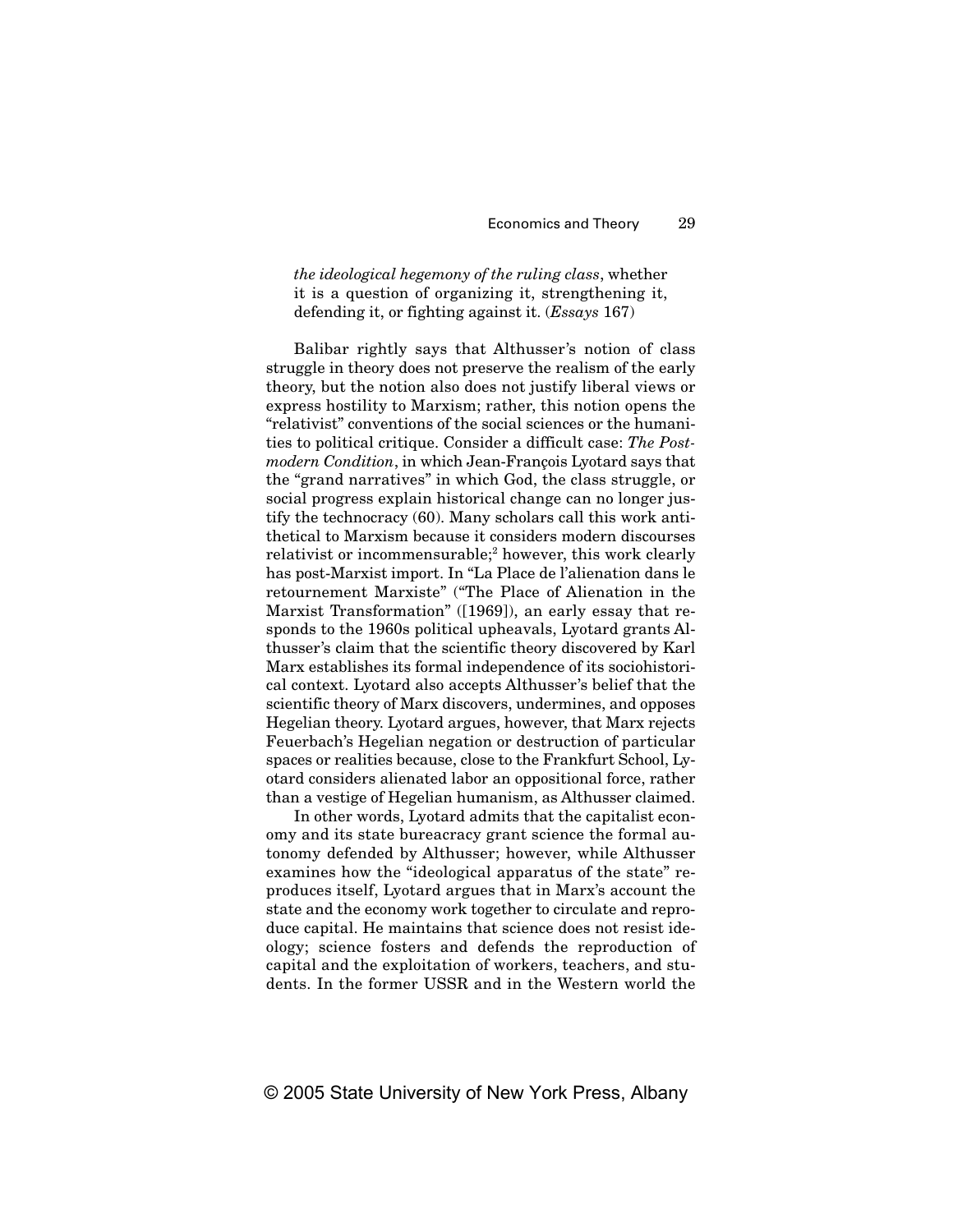growth of economic exploitation and of the technocratic state bureaucracy has given the sciences, including Marxism, a conservative function: they justify the capitalist economic enterprises and the state bureaucracy and alienate both workers and students.

While Althusser considers alienation a vestige of Hegelian humanism, Lyotard emphasizes the traditional alienation of students and workers and opposes the capitalist and communist state bureaucracy and the Communist Party's dogmatic views and conservative functions. In *The Postmodern Condition* (1979), Lyotard still grants Althusser's belief that the various sciences establish and preserve their formal autonomy, but he goes on to reject Hegelian Marxism, which he now identifies with the technocracy. Construing this identification as a feature of a new or "postmodern" era, he argues that the technocracy faces a legitimation crisis: the "grand narratives" in which God, the class struggle, or social progress explain historical change can no longer justify the technocracy (60). In Wittgenstein's positivist or analytic terms, he says that the cognitive, prescriptive and evaluative "forms of life" or "language games" of the sciences expect their performance or competence, not the grand narratives, to legitimate them. In other words. Lyotard takes the specialized sciences or disciplines to provide their own legitimating "ideological" rationales because the traditional grand narratives can no longer justify them ("le <petit récit> reste la forme par excellence que prend l'invention imaginative, et tout d'abord dans la science" [98]). Althusser also says that, to establish formal autonomy, science denies that the grand teleological histories of the humanist tradition or the universal norms of human reason explain a science's importance or ground the specialized disciplines; however, Lyotard critiques the sciences on broad humanist grounds—formally incommensurate, the cognitive, prescriptive, and evaluative language games of the disciplines fail to comprehend such horrifying evils as the Holocaust; Althusser, who claims that the sciences face unending conflicts with their enabling ideologies, adopts the partisan stance that the disciplines' divisions represent class or political differences.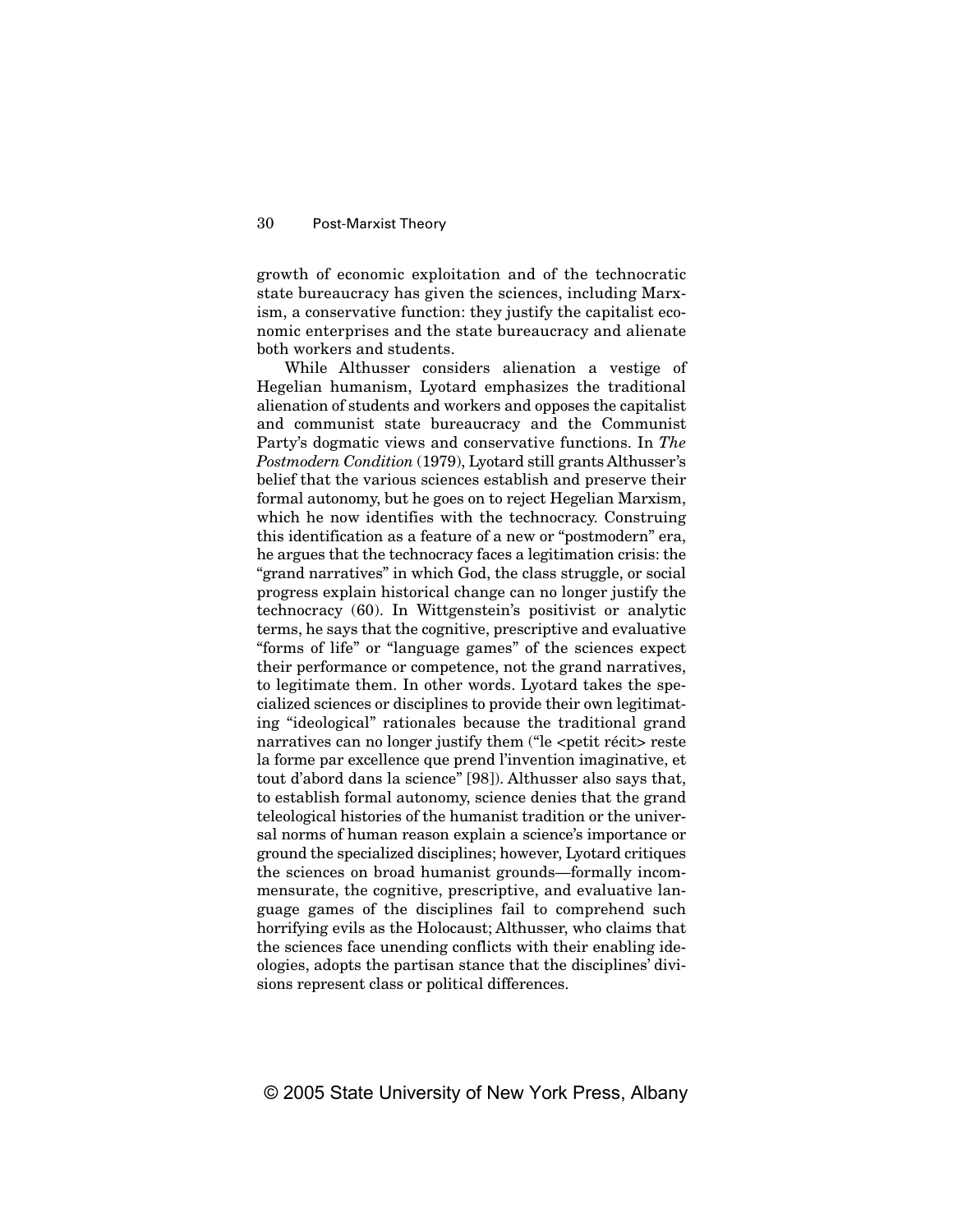## Althusserian Post-Marxism: From Étienne Balibar to Stephen Resnick and Richard Wolff

Balibar acknowledges this postmodern import of Althusser's later views but condemns their relativist or partisan character. He grants that Althusser faulted his initial science/ideology opposition and his foundational "theoreticism" and redefined philosophy as "class struggle in theory." In an ad hominem manner, Balibar argues, however, that, since Althusserian concepts such as "antihumanism" "or "reproduction" contain their oppositions within them, Althusser's self-criticism shows a suicidal, self-destructive drive, as his subsequent murder of his wife Hélène indicates (*Écrit* 68–73). For example, Balibar reduces Althusser's political dilemmas to a "schizophrenic situation, in which, although criticizing almost every aspect of . . . the [French] Communist organization and of . . . the bourgeois academic institution, he would consider it as an absolute necessity to remain a member of the organization and to work in the institution" ("Structural" 113). Balibar claims that, as a result, Althusser blurred his "decisive break with epistemological relativism" and reintroduced a "'class determination' of the 'lines of demarcation in theory.'"3 In other words, to preserve the conceptual truth and scientific objectivity of the still "rational" Althusser, Balibar says that "genuine" Althusserian theory "takes its distance from any form of 'constructivism' or relativism, even in the sophisticated form given it by Foucault" (Balibar, "Object" 163; see also Nelson 166–67; Resch, *Althusser* 166; Smith, *Reading* 81–82 and 215; Sprinker, "Current Conjuncture" 829–31).

Resnick and Wolff, who, along with Anthony Callari, David Ruccio, and others, organized the Rethinking Marxism collective, also defend the conceptual truth of Marxism, but they maintain that, far from suicidal or schizophrenic, Althusser successfully critiques his earlier rationalist science and adopts a justified partisan stance, which establishes what they call the "Althusserian standpoint" and I term post-Marxist theory: "[I]t is possible and, from an Althusserian standpoint, necessary to interrogate every theory in terms of its social conditions and its social consequences.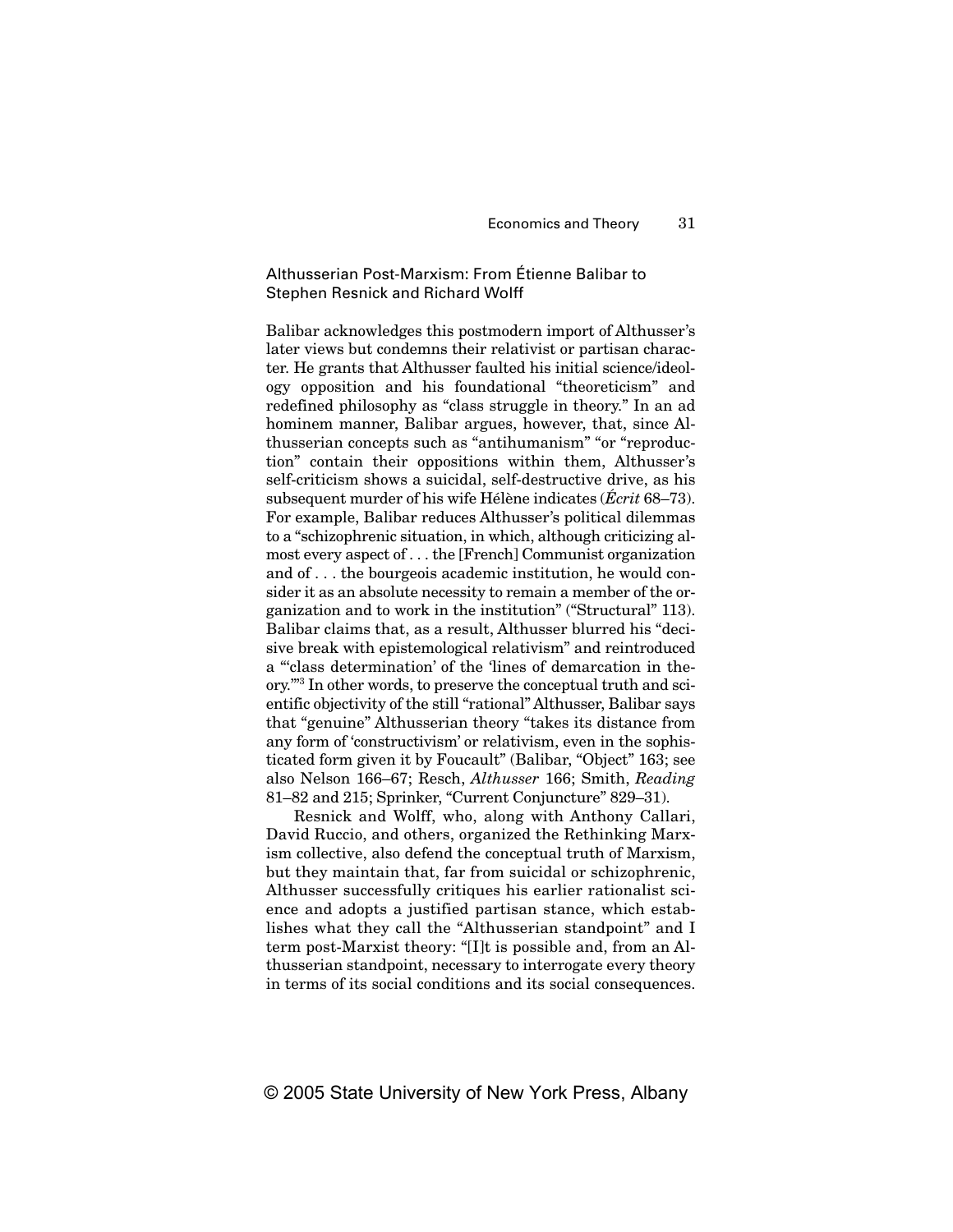Indeed, what a Marxian epistemology does is to erect those conditions and consequences as its criteria of the acceptability of all existing theories, i.e., its partisan attitude toward them"("Althusser's Liberation" 67). Although Resnick and Wolff grant that, as Balibar charges, Althusser's partisan account of philosophical schools or movements has the relativist import that also characterizes Foucault's histories or Lyotard's language games, Resnick and Wolff still argue that Althusserian theory goes beyond relativism: its "'relativist' commitment to the plurality of theories and their truths is merely the prelude for the specification of their partisan positions" (*Knowledge* 36).

Resnick and Wolff forcefully demonstrate, moreover, that Althusser's account of Marx's theories undermines traditional empiricist and rationalist epistemologies, especially their reductive insistence that the plain economic facts or the underlying historical realities ground legitimate theory (82–89). Plain fact or an absolute historical ground does not overcome the multiplicity or diversity of discourse because the conceptual processes of diverse discourses are influenced or "overdetermined" by social life's many facets. As a result, Althusser's account undermines not only empiricist and rationalist epistemologies but also all essentialist theories, including the traditional opposition between materialism and idealism as well as reductive notions of cause and effect or appearance and reality.

Resnick and Wolff grant that Althusser inconsistently preserved economic determinism in the famous "last instance"; they argue, however, that, since he considered the whole an overdetermined structure in which each part, event, or process influences every other, he effectively repudiated such economic and epistemological essentialism and initiated a post-Marxist or Marxian epistemology (*Knowledge* 93–95). They still claim, however, that Marxian theory "is motivated by, focused upon, and aims at an ever-deeper knowledge of" society's "economic aspects and, in particular, the class processes and their interrelationships" (*Knowledge* 96–97). Since, like Balibar, they redefine class processes in terms of the production and distribution of surplus value, not one's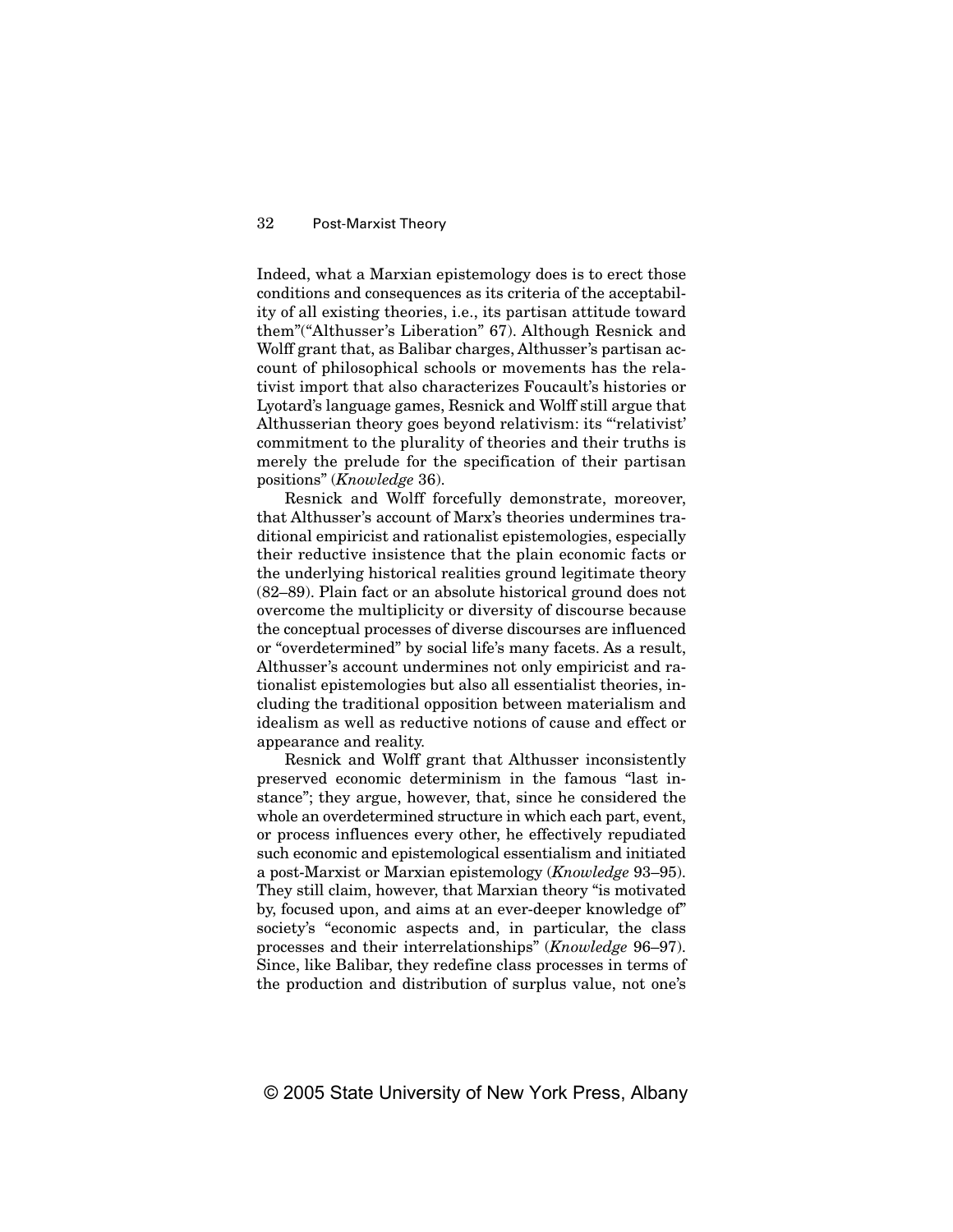position in a social hierarchy, the overdetermined character of social processes allows them many subjects or "subsumed classes"; at the same time, this traditional focus on the economy denies that these processes have many subjects—economic, cultural, political, theological—and, as a result, a unified or central subject. Instead, they assimilate to class position the racial, sexual, or ethnic identities which other post-Marxists consider independent of class orientation. Class position admits questions of identity or issues of race and gender only insofar as different groups suffer different kinds of appropriation or exploitation (see *Class and its others*).

In addition, in *Class Theory and History*, Resnick and Wolff say that central to communism are class processes, which are a question of who produces and distributes surplus value, not who owns property or exercises power. They say that in a communist society, the producers of surplus value also distribute it; in a capitalist society, those who appropriate and distribute surplus value are different from those who produce it (14). As a result, a communist society can be based on private ownership of property, decentralized state powers, and competitive markets, just as a capitalist society can be run by the state and based on centralized state powers and a planned economy (51–79). Indeed, Resnick and Wolff argue that, despite some early, agricultural communism, the USSR developed state capitalism, not communism:

The USSR . . . changed the form of the capitalist class organization from a private to a state capitalism. For example, in place of private boards of directors appropriating the surplus produced by industrial workers, the USSR substituted state officials as the appropriators. The mass of industrial workers . . . produced a surplus appropriated by others and distributed by the latter to still others. (xii)

Even though the USSR provided industrial and other workers the freedoms and benefits of a socialist society, these workers "produced a surplus appropriated" and distributed by others, so the USSR developed and maintained state capitalism.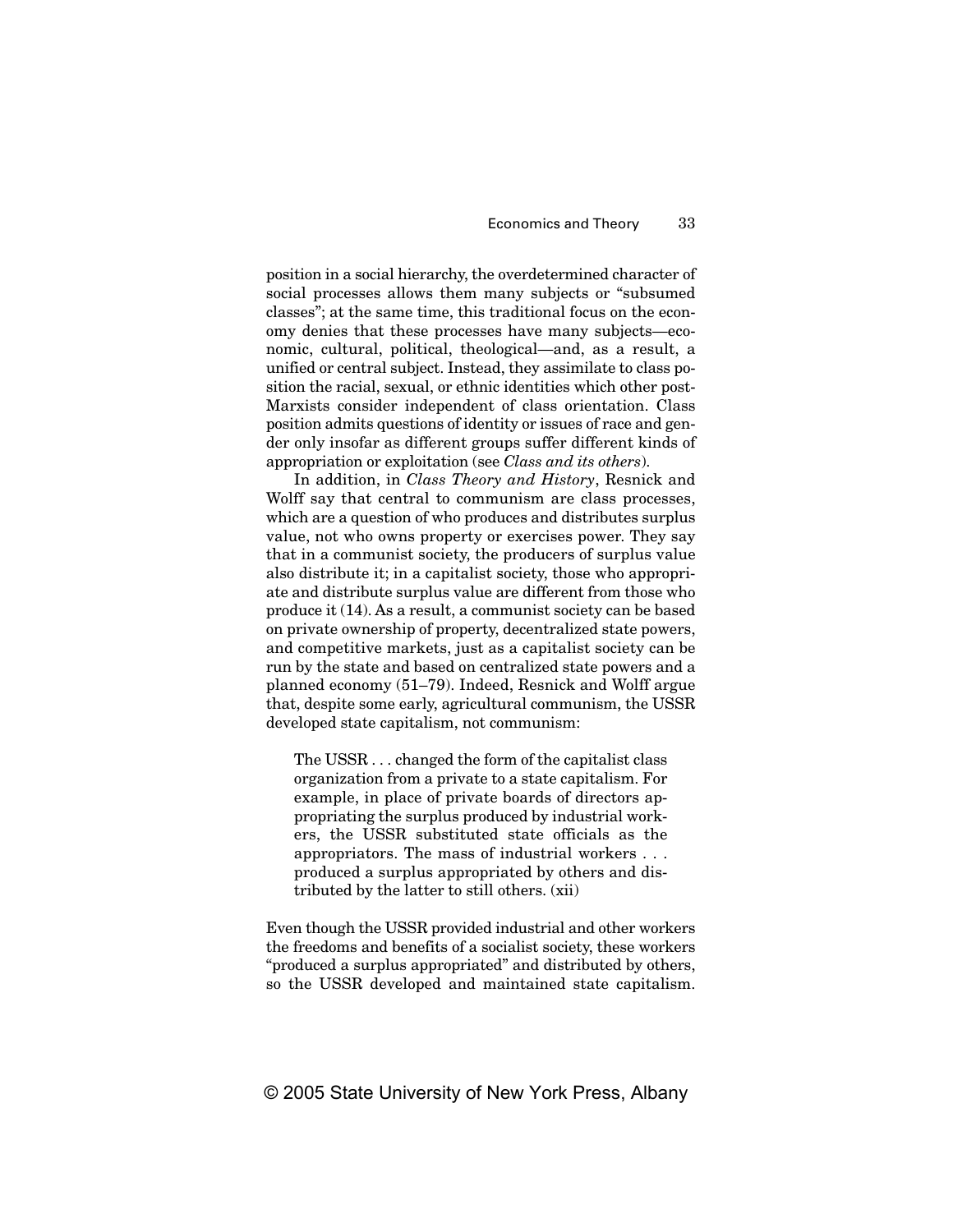While this account is sound, Resnick and Wolff conclude that, if the USSR had not ignored these class processes, it would not have suffered such disasters: "The costs of conceptual blindness toward the organization of surplus labor proved extremely heavy" (13). Doesn't this conclusion overstate the import of conceptual analysis? Would clarifying what communist class processes entailed for industry or the household have mitigated the "costs" of the Stalinist dictatorship, whose roots lie, as I indicated in the introduction, in the Russia's czarist bureaucracy, Lenin's elitist party, collectivization of agriculture, and so on?

Certainly Resnick and Wolff know very well that the Stalinist dictatorship had such different causes; still, what their emphasis on class processes suggests is that, even though they forcefully defend Althusser's critique of his earlier rationalism and his partisan account of philosophical movements, they preserve a rationalist style of conceptual elaboration. Like Descartes, who finds his key notions within himself, they reformulate Marxist theory as a matter of the "production, deployment, and organization of concepts" (*Knowledge* 2) and thereby preserve the rationalist opposition between philosophy and rhetoric, concepts and figural devices, truth and history.<sup>4</sup> While Resnick and Wolff grant that Althusser faults the theoreticism presupposed by the science/ideology distinction, they reduce the distinction to mere pejorative labeling (*Knowledge* 94) and ignore the historical evolution whereby distinct discourses develop a science or a formal method from their equally distinct ideological contexts.

As I will argue in the next chapter, Althusser's account of a science's or discourse's evolution parallels that of Foucault, who rejects the distinction of science/ideology but traces the historical evolution of particular discourses in great detail. Moreover, post-Marxist theorists such as Laclau and Mouffe and Judith Butler move beyond not only rationalism and empiricism but also the Platonic opposition of concepts and rhetoric. In sum, while Althusser's defense of a scientific Marxism effectively undermines the Hegelian and/or totalitarian import of traditional Marxism and pro